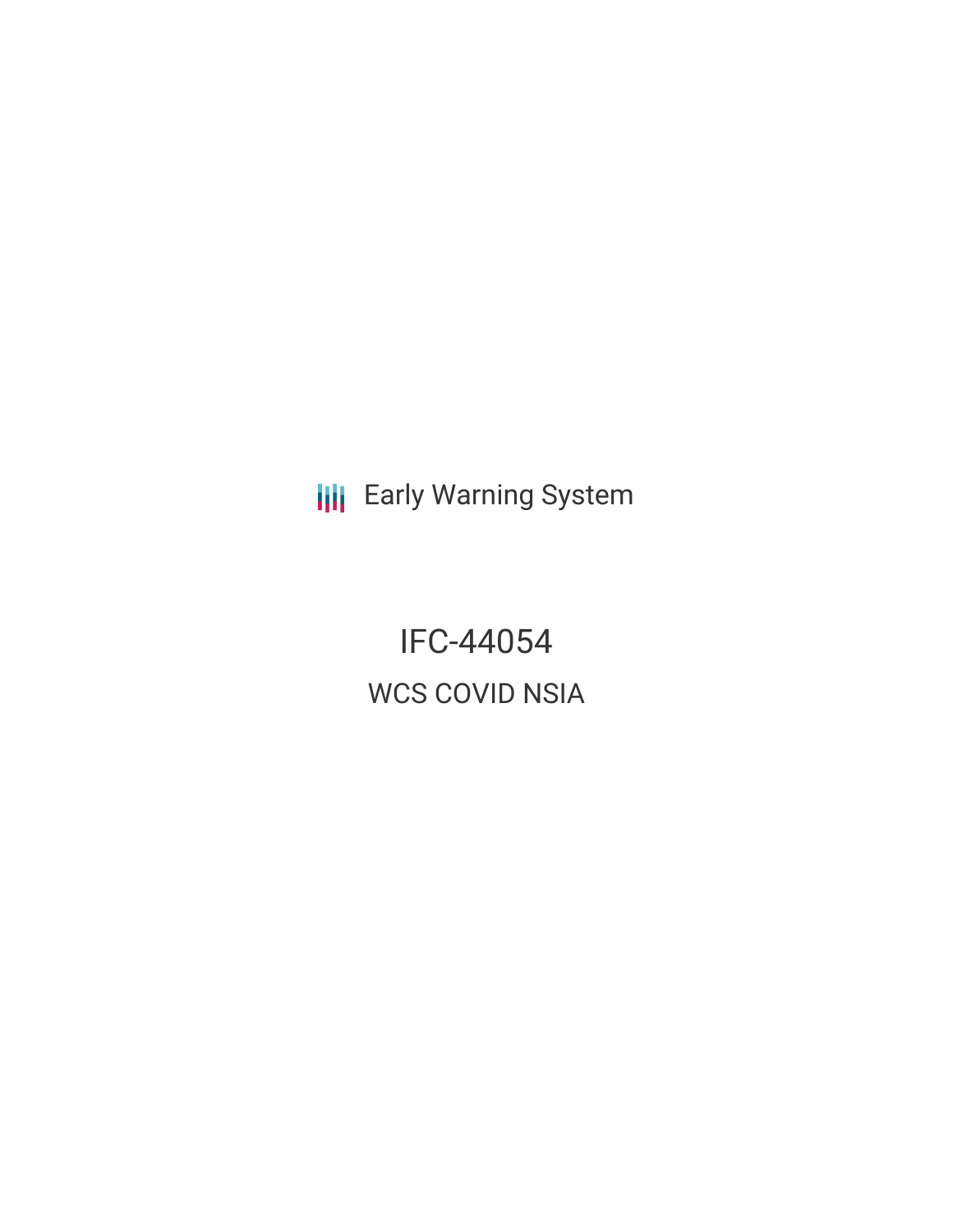### **Quick Facts**

朋

| <b>Countries</b>               | <b>Ivory Coast</b>                      |
|--------------------------------|-----------------------------------------|
| <b>Financial Institutions</b>  | International Finance Corporation (IFC) |
| <b>Status</b>                  | Approved                                |
| <b>Bank Risk Rating</b>        | FI                                      |
| <b>Voting Date</b>             | 2020-06-26                              |
| <b>Borrower</b>                | NSIA BANQUE COTE D'IVOIRE, S.A.         |
| <b>Sectors</b>                 | <b>Education and Health, Finance</b>    |
| <b>Investment Type(s)</b>      | Loan                                    |
| <b>Investment Amount (USD)</b> | $$27.83$ million                        |
| <b>Loan Amount (USD)</b>       | $$27.83$ million                        |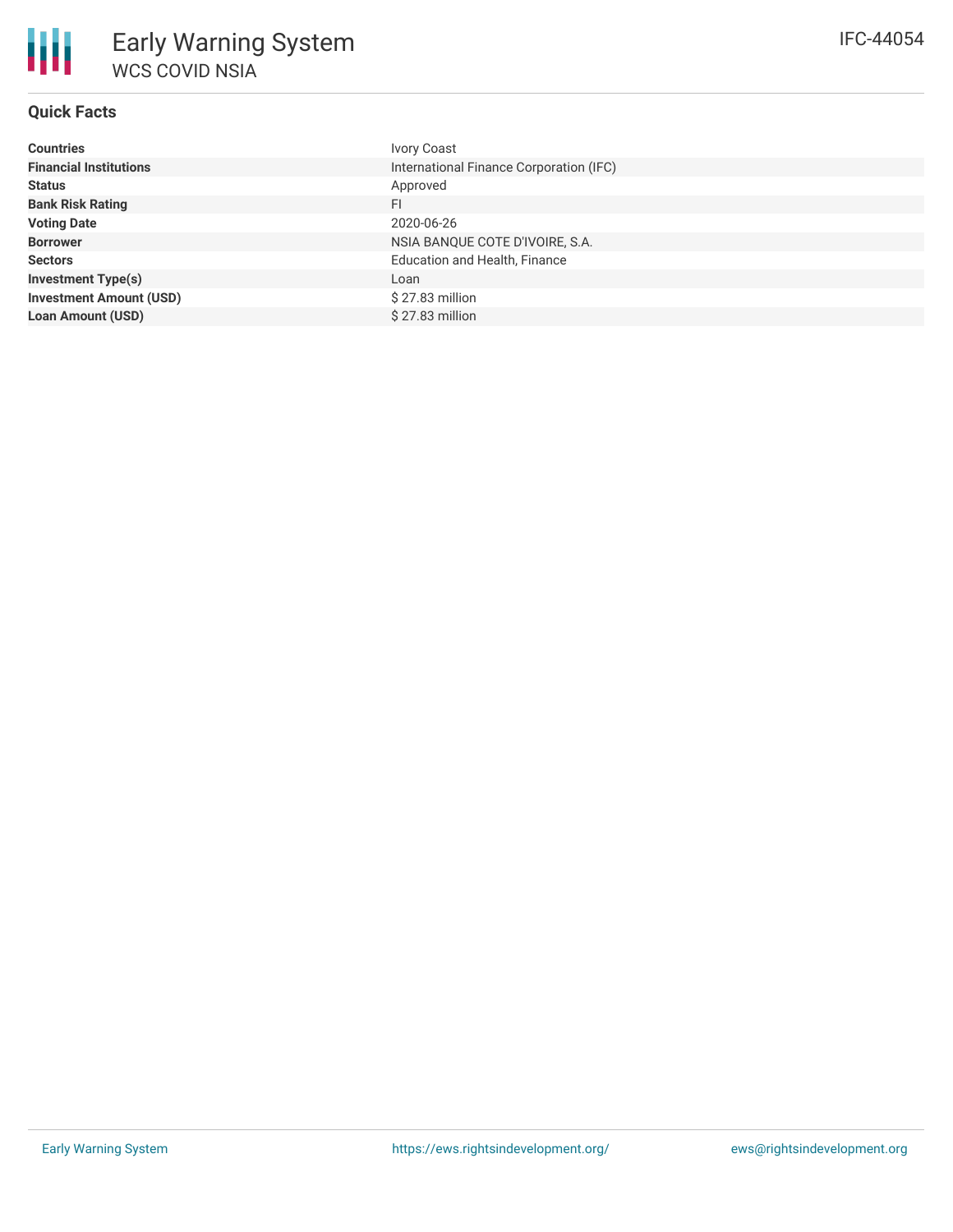

### **Project Description**

According to IFC website, the proposed investment consists of a working capital facility of up to Euro 25 million to NSIA Banque Côte d'Ivoire under the FIG COVID-19 Emergency Response WCS Envelope (WCS Envelope). The WCS Envelope is designed to provide funding to existing IFC client banks in emerging markets that will then extend new trade-related or working capital loans to companies whose cash flows have been disrupted by the global outbreak of the coronavirus pandemic.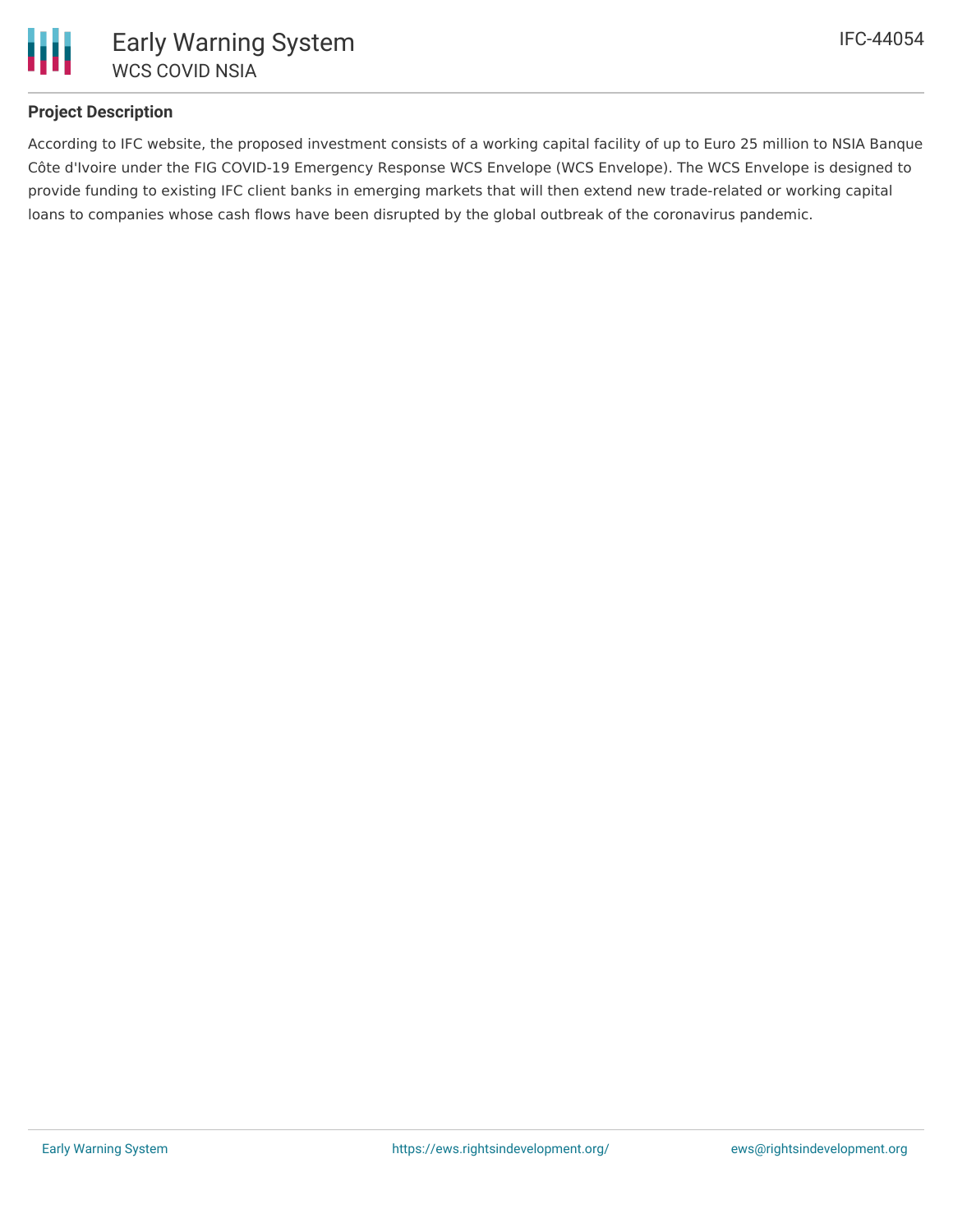# **Investment Description**

• International Finance Corporation (IFC)

# **Financial Intermediary**

Financial Intermediary: A commercial bank or financial institution that receives funds from a development bank. A financial intermediary then lends these funds to their clients (private actors) in the form of loans, bonds, guarantees and equity shares. Financial intermediaries include insurance, pension and equity funds. The direct financial relationship is between the development bank and the financial intermediary.

• NSIA [Group](file:///actor/2049/) (Financial Intermediary)